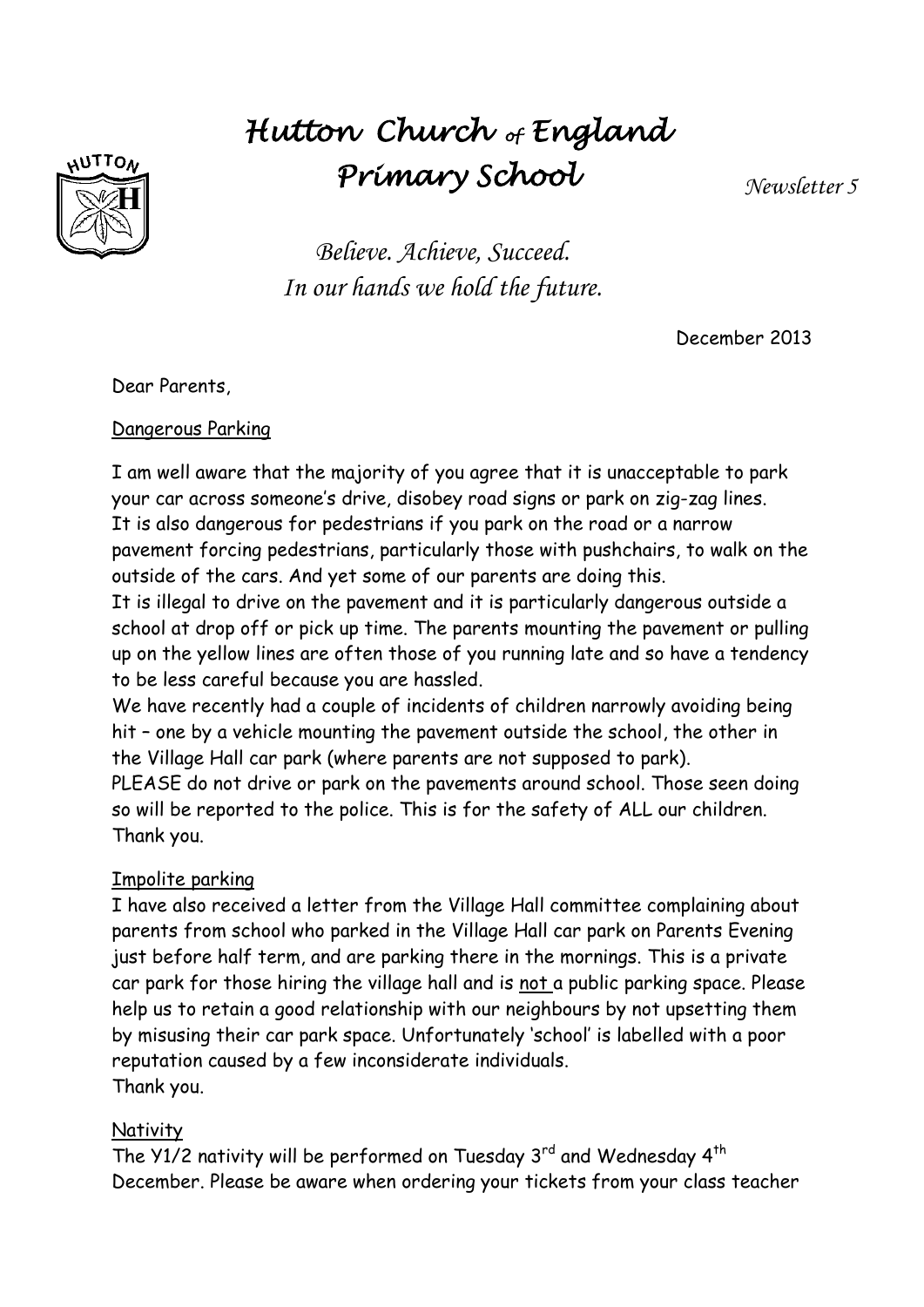that younger siblings and babies are not permitted on the Tuesday performance. The children in Y1/2 have worked very hard to put on this performance for you and it is not fair to those children if they cannot be heard because youngsters are making a noise! On the Wednesday performance the preschool children from both village preschools are invited to watch and any younger siblings are welcome. (Second time through it is not so scary so their performance voices are louder!) However we still ask that if your little one is upset or making a noise we ask that you step outside until they calm down.

#### YR Nativity

There is just one performance of the YR nativity and it will be on Thursday  $5^{th}$ December. We realise that parents may need to bring preschool children to this performance but we do ask that if your little one is upset or making a noise we ask that you step outside until they calm down. Thank you.

#### Mystery Reader

One of the ideas that the staff picked up from their Literacy INSET training day involved having a 'Mystery reader' to visit each day- to keep the children engaged with reading. Reception class are starting this off- so if any of you would like to become a 'mystery reader' (i.e. you turn up at 3:00pm and read to the class (either a favourite book or one of the thousands we have in school- we can guide you to appropriate ones if you're not sure what to choose) please speak to Mr. Clapson or let the office know.

#### English Meeting

Apologies the English meeting had to be postponed. It is rescheduled for Wednesday 22<sup>nd</sup> January at 6 pm when Ms Farnell will be reminding you of the grammar/punctuation rules to help you to help your child.

# Believe, Achieve, Succeed System (BASS)

Our new system which involves weekly and termly maths tests for all pupils, and termly reading and writing tests is going extremely well. We introduced it in September and as we near the end of the term I am delighted to report to you that it is working very positively. The pupils are eager to know how they have progressed each week and whether they have moved from 'yellow' to 'green' bands, and I am pleased their maths skills are improving week on week! It would have been a rare day when I was at school that we reminded the teachers that we had a test coming up- yet our pupils are so motivated that that is what they are doing! They are also looking forward to their mentor meetings – 1:1 time with their class teacher - to go through their progress and look at their next targets. We have decided that this term we will send you a copy of the targets (like we did previously) so you know what your child needs to work on next, as